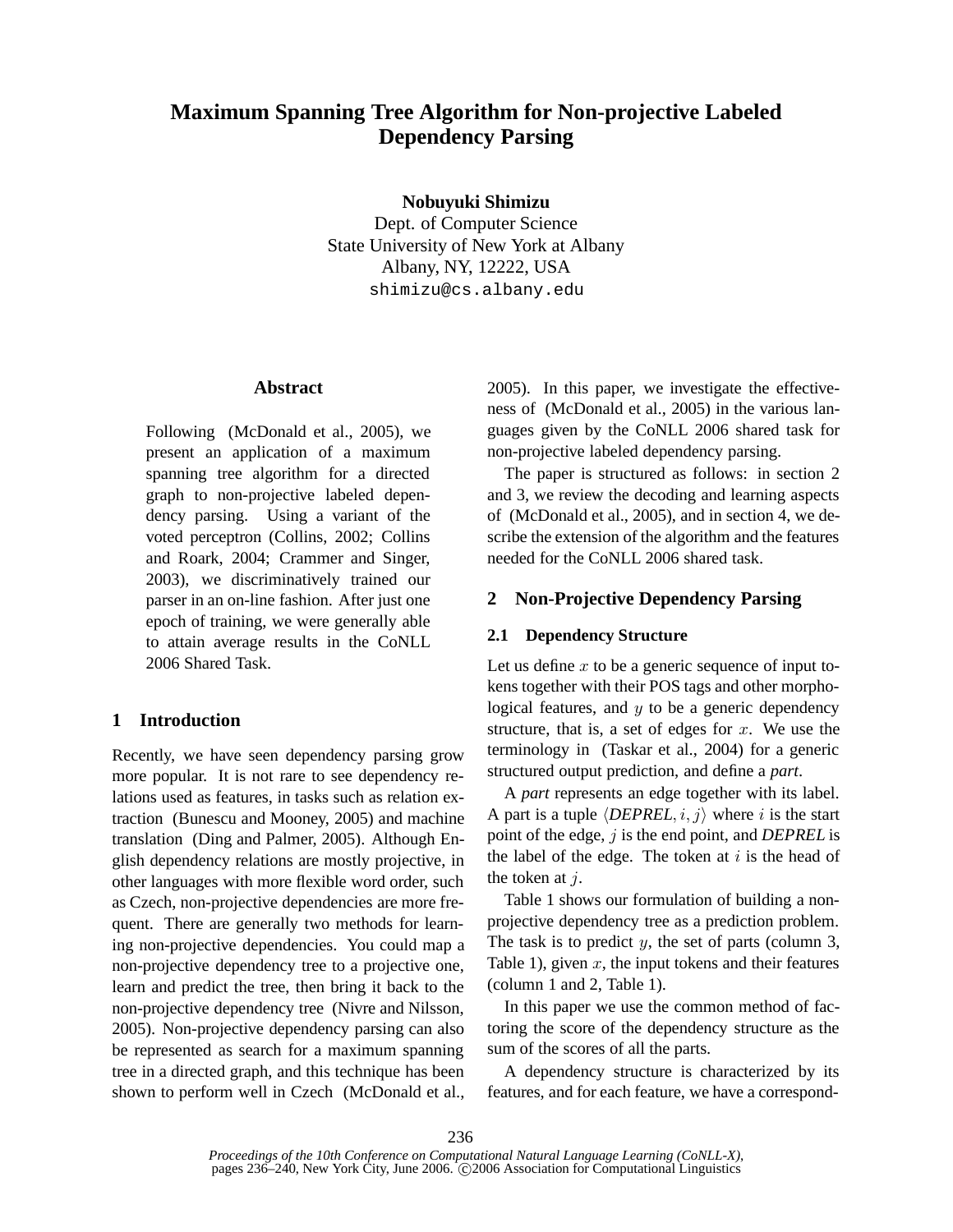| Token     | <b>POS</b> | Edge Part                       |
|-----------|------------|---------------------------------|
| John      | NN         | $\langle SUBJ, 2, 1 \rangle$    |
| saw       | VBD        | $\langle PRED, 0, 2 \rangle$    |
| а         | DТ         | $\langle DET, 4, 3 \rangle$     |
| dog       | NΝ         | $\langle OBJ, 2, 4 \rangle$     |
| yesterday | RB         | $\langle ADJU, 2, 5 \rangle$    |
| which     | <b>WDT</b> | $\langle MODWH, 7, 6 \rangle$   |
| was       | <b>VBD</b> | $\langle MODPRED, 4, 7 \rangle$ |
| а         | DТ         | $\langle DET, 10, 8 \rangle$    |
| Yorkshire | NΝ         | $\langle MODN, 10, 9 \rangle$   |
| Terrier   | NN         | $\langle OBJ, 7, 10 \rangle$    |
|           |            | $\langle .,10,11\rangle$        |

Table 1: Example Parts

ing weight. The score of a dependency structure is the sum of these weights. Now, the dependency structures are factored by the parts, so that each feature is some type of a specialization of a part. Each part in a dependency structure maps to several features. If we sum up the weights for these features, we have the score for the part, and if we sum up the scores of the parts, we have the score for the dependency structure.

For example, let us say we would like to find the score of the part  $\langle OBJ, 2, 4 \rangle$ . This is the edge going to the 4th token "dog" in Table 1. Suppose there are two features for this part.

- There is an edge labeled with "OBJ" that points to the right.  $( = DEPREL, dir(i, j) )$
- There is an edge labeled with "OBJ" starting at the token "saw" which points to the right.  $($  =  $DEPREL, dir(i, j), word_i$ )

If a statement is never true during the training, the weight for it will be 0. Otherwise there will be a positive weight value. The score will be the sum of all the weights of the features given by the part.

In the upcoming section, we explain a decoding algorithm for the dependency structures, and later we give a method for learning the weight vector used in the decoding.

#### **2.2 Maximum Spanning Tree Algorithm**

As in (McDonald et al., 2005), the decoding algorithm we used is the Chu-Liu-Edmonds (CLE) algorithm (Chu and Liu, 1965; Edmonds, 1967) for finding the Maximum Spanning Tree in a directed graph. The following is a nice summary by (Mc-Donald et al., 2005).

Informally, the algorithm has each vertex in the graph greedily select the incoming edge with highest weight.

Note that the edge is coming from the parent to the child. This means that given a child node  $word_i$ , we are finding the parent, or the head  $word_i$  such that the edge  $(i, j)$  has the highest weight among all i,  $i \neq j$ .

If a tree results, then this must be the maximum spanning tree. If not, there must be a cycle. The procedure identifies a cycle and contracts it into a single vertex and recalculates edge weights going into and out of the cycle. It can be shown that a maximum spanning tree on the contracted graph is equivalent to a maximum spanning tree in the original graph (Leonidas, 2003). Hence the algorithm can recursively call itself on the new graph.

## **3 Online Learning**

Again following (McDonald et al., 2005), we have used the single best MIRA (Crammer and Singer, 2003), which is a variant of the voted perceptron (Collins, 2002; Collins and Roark, 2004) for structured prediction. In short, the update is executed when the decoder fails to predict the correct parse, and we compare the correct parse  $y<sup>t</sup>$  and the incorrect parse  $y'$  suggested by the decoding algorithm. The weights of the features in  $y'$  will be lowered, and the weights of the features in  $y<sup>t</sup>$  will be increased accordingly.

#### **4 Experiments**

Our experiments were conducted on CoNLL-X shared task, with various datasets (Hajič et al., 2004; Simov et al., 2005; Simov and Osenova, 2003; Chen et al., 2003; Böhmová et al., 2003; Kromann, 2003; van der Beek et al., 2002; Brants et al., 2002; Kawata and Bartels, 2000; Afonso et al., 2002; Džeroski et al., 2006; Civit Torruella and Martí Antonín, 2002; Nilsson et al., 2005; Oflazer et al., 2003; Atalay et al., 2003) .

## **4.1 Dependency Relation**

The CLE algorithm works on a directed graph with unlabeled edges. Since the CoNLL-X shared task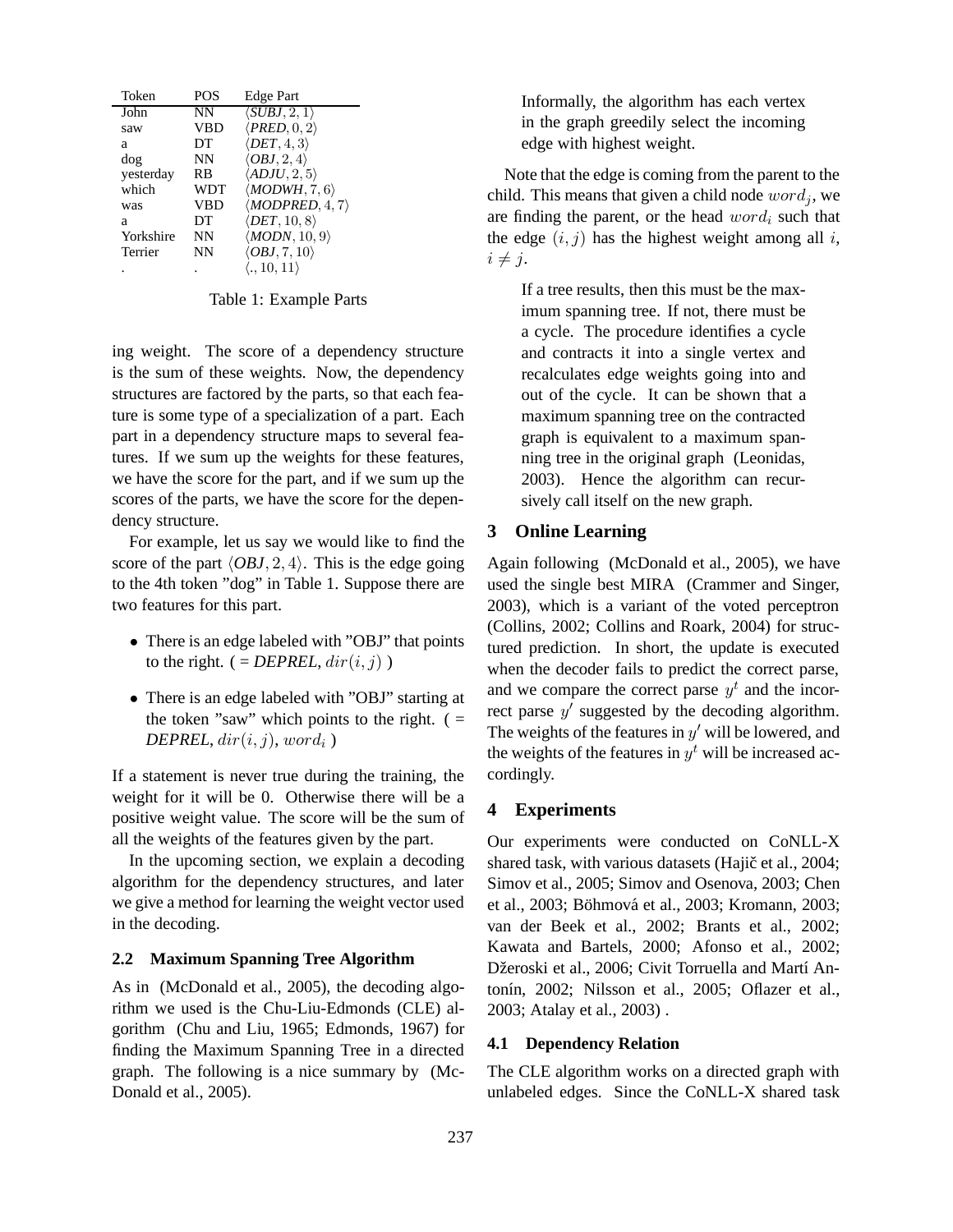| Given a part $\langle DEPREL, i, j \rangle$                         |
|---------------------------------------------------------------------|
| DEPREL, dir(i, i)                                                   |
| DEPREL, $dir(i, j)$ , word <sub>i</sub>                             |
| DEPREL, $dir(i, j)$ , pos <sub>i</sub>                              |
| <b>DEPREL</b> , $dir(i, j)$ , word <sub>i</sub>                     |
| DEPREL, $dir(i, j)$ , $pos_j$                                       |
| DEPREL, $dir(i, j)$ , $word_i$ , $pos_i$                            |
| DEPREL, $dir(i, j)$ , $word_j$ , $pos_j$                            |
| DEPREL, $dir(i, j)$ , wor $d_{i-1}$                                 |
| DEPREL, $dir(i, j)$ , $pos_{i-1}$                                   |
| DEPREL, $dir(i, j)$ , $word_{i-1}$ , $pos_{i-1}$                    |
| DEPREL, $dir(i, j)$ , $word_{j-1}$                                  |
| DEPREL, $dir(i, j)$ , $pos_{i-1}$                                   |
| DEPREL, $dir(i, j)$ , $word_{i-1}$ , $pos_{i-1}$                    |
| DEPREL, $dir(i, j)$ , wor $d_{i+1}$                                 |
| DEPREL, $dir(i, j)$ , $pos_{i+1}$                                   |
| DEPREL, $dir(i, j)$ , $word_{i+1}$ , $pos_{i+1}$                    |
| DEPREL, $dir(i, j)$ , wor $d_{i+1}$                                 |
| DEPREL, $dir(i, j)$ , $pos_{i+1}$                                   |
| <b>DEPREL</b> , $dir(i, j)$ , $word_{i+1}$ , $pos_{i+1}$            |
| DEPREL, $dir(i, j)$ , $pos_{i-2}$                                   |
| DEPREL, $dir(i, j)$ , $pos_{i+2}$                                   |
| <i>DEPREL</i> , $dir(i, j)$ , distance = $ j - i $                  |
| additional features                                                 |
| <b>DEPREL</b> , $dir(i, j)$ , word <sub>i</sub> , word <sub>j</sub> |
| DEPREL, $dir(i, j)$ , $pos_{i+1}$ , $pos_i$ , $pos_{i+1}$           |

 $\emph{DEPREL}, dir(i, j), pos_{i+1}, word_i, pos_{i+1}$  $DEPREL, dir(i, j), word_i, pos_i, pos_j$ 

 $DEPREL, dir(i, j), pos_i, word_j, pos_j$ 

Table 2: Binary Features for Each Part

requires the labeling of edges, as a preprocessing stage, we created a directed complete graph without multi-edges, that is, given two distinct nodes  $i$ and  $j$ , exactly two edges exist between them, one from  $i$  to  $j$ , and the other from  $j$  to  $i$ . There is no self-pointing edge. Then we labeled each edge with the highest scoring dependency relation. This complete graph was given to the CLE algorithm and the edge labels were never altered in the course of finding the maximum spanning tree. The result is the non-projective dependency tree with labeled edges.

#### **4.2 Features**

The features we used to score each part (edge)  $\langle DEPREL, i, j \rangle$  are shown in Table 2. The index i is the position of the parent and  $j$  is that of the child.

 $word_j$  = the word token at the position j.

 $pos<sub>j</sub>$  = the coarse part-of-speech at j.

 $dir(i, j) = R$  if  $i < j$ , and L otherwise.

No other features were used beyond the combinations of the CPOS tag and the word token in Table 2.

We have evaluated our parser on Arabic, Danish, Slovene, Spanish, Turkish and Swedish, and used the "additional features" listed in Table 2 for all languages except for Danish and Swedish. The reason for this is simply that the model with the additional features did not fit in the 4 GB of memory used in the training.

Although we could do batch learning by running the online algorithm multiple times, we run the online algorithm just once. The hardware used is an Intel Pentinum D at 3.0 Ghz with 4 GB of memory, and the software was written in C++. The training time required was Arabic 204 min, Slovene 87 min, Spanish 413 min, Swedish 1192 min, Turkish 410 min, Danish 381 min.

# **5 Results**

The results are shown in Table 3. Although our feature set is very simple, the results were around the averages. We will do error analysis of three notable languages: Arabic, Swedish and Turkish.

## **5.1 Arabic**

Of 4990 words in the test set, 800 are prepositions. The prepositions are the most frequently found tokens after nouns in this set. On the other hand, our head attachment error was 44% for prepositions. Given the relatively large number of prepositions found in the test set, it is important to get the preposition attachment right to achieve a higher mark in this language. The obvious solution is to have a feature that connects the head of a preposition to the child of the preposition. However, such a feature effects the edge based factoring and the decoding algorithm, and we will be forced to modify the MST algorithm in some ways.

#### **5.2 Swedish**

Due to the memory constraint on the computer, we did not use the additional features for Swedish and our feature heavily relied on the CPOS tag. At the same time, we have noticed that relatively higher performance of our parser compared to the average coincides with the bigger tag set for CPOS for this corpus. This suggests that we should be using more fine grained POS in other languages.

## **5.3 Turkish**

The difficulty with parsing Turkish stems from the large unlabeled attachment error rate on the nouns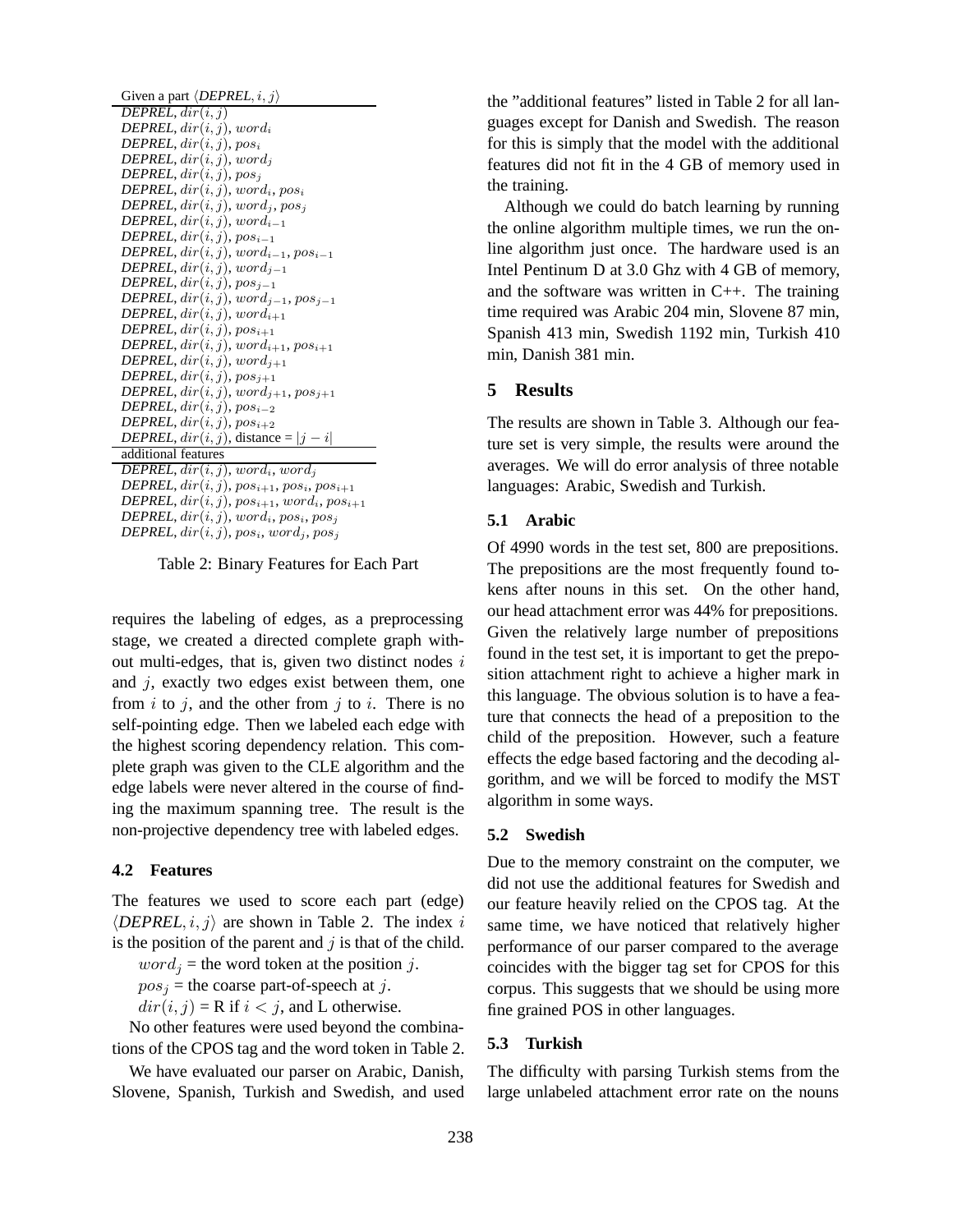| Language | LAS    | AV     | SD   |
|----------|--------|--------|------|
| Arabic   | 62.83% | 59.92% | 6.53 |
| Danish   | 75.81% | 78.31% | 5.45 |
| Slovene  | 64.57% | 65.61% | 6.78 |
| Spanish  | 73.17% | 73.52% | 8.41 |
| Swedish  | 79.49% | 76.44% | 6.46 |
| Turkish  | 54.23% | 55.95% | 7.71 |
|          |        |        |      |
| Language | UAS    | AV     | SD   |
| Arabic   | 74.27% | 73.48% | 4.94 |
| Danish   | 81.72% | 84.52% | 4.29 |
| Slovene  | 74.88% | 76.53% | 4.67 |
| Spanish  | 77.58% | 77.76% | 7.81 |
| Swedish  | 86.62% | 84.21% | 5.45 |

Table 3: Labeled and Unlabeled Attachment Score

(39%). Since the nouns are the most frequently occurring words in the test set (2209 out of 5021 total), this seems to make Turkish the most challenging language for any system in the shared task. On the average, there are 1.8 or so verbs per sentence, and nouns have a difficult time attaching to the correct verb or postposition. This, we think, indicates that there are morphological features or word ordering features that we really need in order to disambiguate them.

# **6 Future Work**

As well as making use of fine-grained POS tags and other morphological features, given the error analysis on Arabic, we would like to add features that are dependent on two or more edges.

#### **6.1 Bottom-Up Non-Projective Parsing**

In order to incorporate features which depend on other edges, we propose Bottom-Up Non-Projective Parsing. It is often the case that dependency relations can be ordered by how close one relation is to the root of dependency tree. For example, the dependency relation between a determiner and a noun should be decided before that between a preposition and a noun, and that of a verb and a preposition, and so on. We can use this information to do bottom-up parsing.

Suppose all words have a POS tag assigned to them, and every edge labeled with a dependency relation is attached to a specific POS tag at the end point. Also assume that there is an ordering of POS tags such that the edge going to the POS tag needs be decided before other edges. For example, (1) determiner, (2) noun, (3) preposition, (4) verb would be one such ordering. We propose the following algorithm:

- Assume we have tokens as nodes in a graph and no edges are present at first. For example, we have tokens "I", "ate", "with", "a", "spoon", and no edges between them.
- Take the POS tag that needs to be decided next. Find all edges that go to each token labeled with this POS tag, and put them in the graph. For example, if the POS is noun, put edges from "ate" to "I", from "ate" to "spoon", from "with" to "I", from "with" to "spoon", from "I" to "spoon", and from "spoon" to "I".
- Run the CLE algorithm on this graph. This selects the highest incoming edge to each token with the POS tag we are looking at, and remove cycles if any are present.
- Take the resulting forests and for each edge, bring the information on the child node to the parent node. For example, if this time POS was noun, and there is an edge to a preposition "with" from a noun "spoon", then "spoon" is absorbed by "with". Note that since no remaining dependency relation will attach to "spoon", we can safely ignore "spoon" from now on.
- Go back and repeat until no POS is remaining and we have a dependency tree. Now in the next round, when deciding the score of the edge from "ate" to "with", we can use the all information at the token "with", including "spoon".

## **7 Conclusion**

We have extended non-projective unlabeled dependency parsing (McDonald et al., 2005) to a very simple non-projective labeled dependency and showed that the parser performs reasonably well with small number of features and just one iteration of training. Based on the analysis of the Arabic parsing results, we have proposed a bottomup non-projective labeled dependency parsing algorithm that allows us to use features dependent on more than one edge, with very little disadvantage compared to the original algorithm.

#### **References**

- A. Abeillé, editor. 2003. *Treebanks: Building and Using Parsed Corpora*, volume 20 of *Text, Speech and Language Technology*. Kluwer Academic Publishers, Dordrecht.
- S. Afonso, E. Bick, R. Haber, and D. Santos. 2002. "Floresta sintá(c)tica": a treebank for Portuguese. In *Proc*. *of the Third Intern. Conf. on Language Resources and Evaluation (LREC)*, pages 1698–1703.